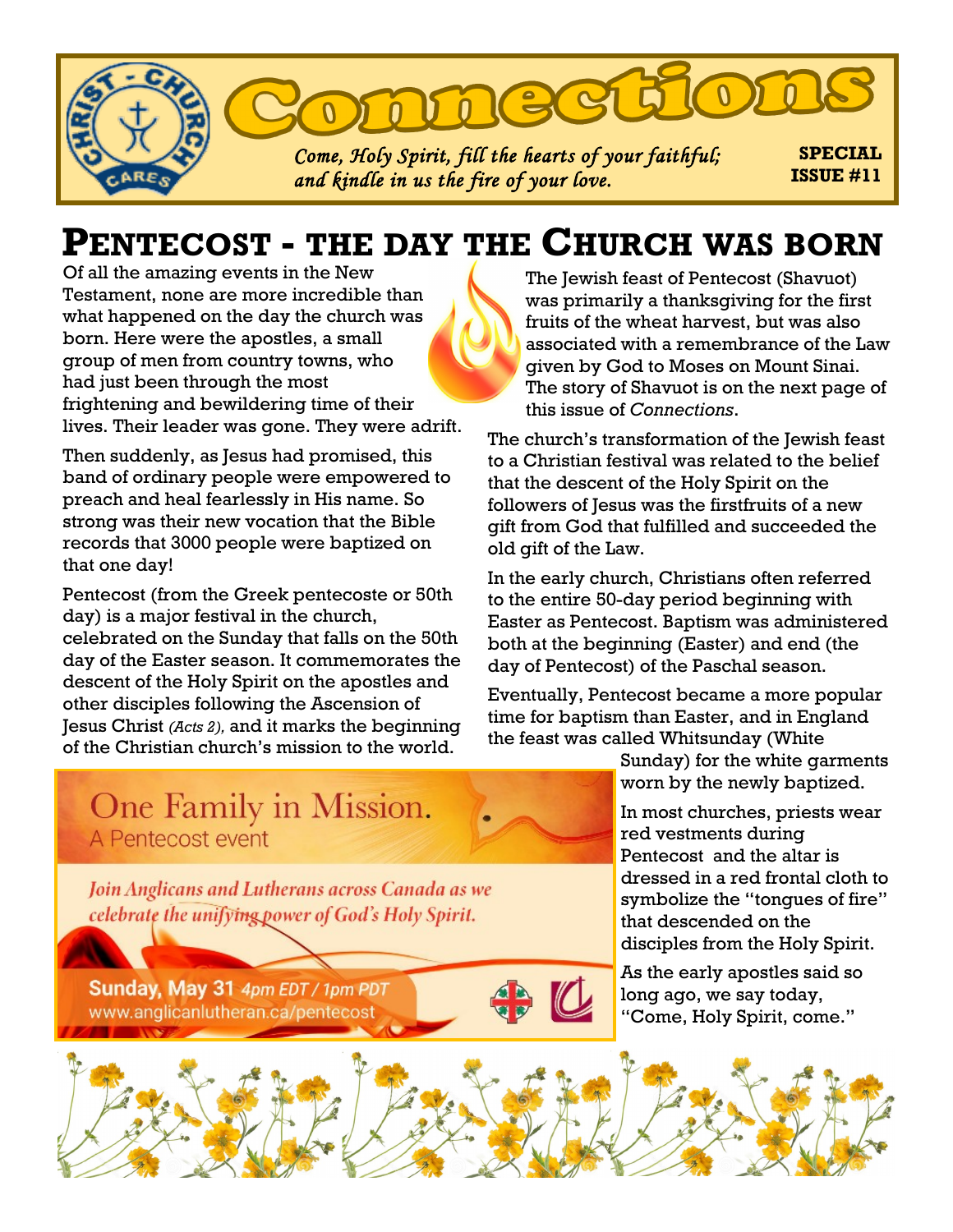### *Tomorrow will be Dancing Day!*

In the Book of the Prophet Isaiah, Chapter 62, we read "…you shall be called My Delight…". We are God's delight. God's words, God's chosen new name for us. "My Delight". Those words remind us of how precious and delightful we are to our Heavenly Father.

Good reading during the moments when we start to falter and wonder what is going on in our world. The prophet encourages us to "go through the gates, prepare the way for the people; build up, build up the highway, clear it of stones, lift up an ensign over the peoples…".

In 1963, the late great song writer, poet and theologian, Sydney Carter ,wrote a hymn, Lord of the Dance, using the melody from the American Shaker song, "Simple Gifts". The song follows the idea of traditional English Carol music by saying "Tomorrow will be Dancing Day". It is told in the first-person voice of Jesus of Nazareth. It portrays Jesus' life and mission to be a dance. "I see Christ as the incarnation of the piper who is calling us. He dances that shape and pattern which is at the heart of our reality…I sing of the dancing pattern of

Jesus. (*Sidney Carter, Green Print for Dance*) The hymn has six verses, but the chorus is my favorite in times of need:

> *"Dance, then, wherever you may be, I am the Lord of the dance, said he, And I'll lead you all wherever you may be, And I'll lead you all in the dance, said he".*

Sydney Carter was later ravaged by Alzheimer's disease. The only thing that brought him back to the world around him was singing his songs. He sang them until his life's end. He believed in God's delight and the importance of dance.

Look for delight in the simple things around you. Sense the sounds, the visual and the smells of living in Paradise. Be observers of "The Dance" of God's delight all around you.

Watch our Sunday morning gatherings; you will see middle-aged to senior people adapting to the medium of proclaiming and celebrating the liturgy online. Come to our Zoom coffee hour; you'll see the faces of your friends and hear their voices as we all rejoice in being together, even virtually.

We are God's delight and we delight in His creation. We "live in Him and He lives in us" will help us get through the tough moments as we fight this pandemic together and it will help us prepare for "Tomorrow will be Dancing Day"!

### **OUR JEWISH NEIGHBOURS CELEBRATE SHAVUOT**

The festival of Shavuot on May 28 celebrates the giving of the Torah at Mount Sinai. It encourages the Jewish community to [embrace the Torah's](https://reformjudaism.org/learning)  [teachings](https://reformjudaism.org/learning) and be inspired by the wisdom of Jewish tradition.

Shavuot is the Hebrew word for "weeks," and the holiday occurs seven weeks after [Passover.](https://reformjudaism.org/jewish-holidays/passover-pesach)

Like many other Jewish holidays, Shavuot began as an ancient

agricultural festival that marked the end of the spring barley harvest and

the beginning of the summer wheat harvest. In ancient times, it was a pilgrimage festival, during which Israelites brought crop offerings to the Temple in Jerusalem.

In modern times, Jews no longer bring agricultural offerings to the Temple in Jerusalem. There are, however, several rituals that have become popular ways of celebrating the holiday. For instance, some people stay up all night studying Torah. This custom evolved from a story that says that when the Israelites were at Sinai, they overslept and had to be awakened by Moses. So, to make amends and prove that they won't fall asleep while waiting, like their ancestors did, many modern Jews stay up all night, or go late into the evening, to study and celebrate receiving the Torah.



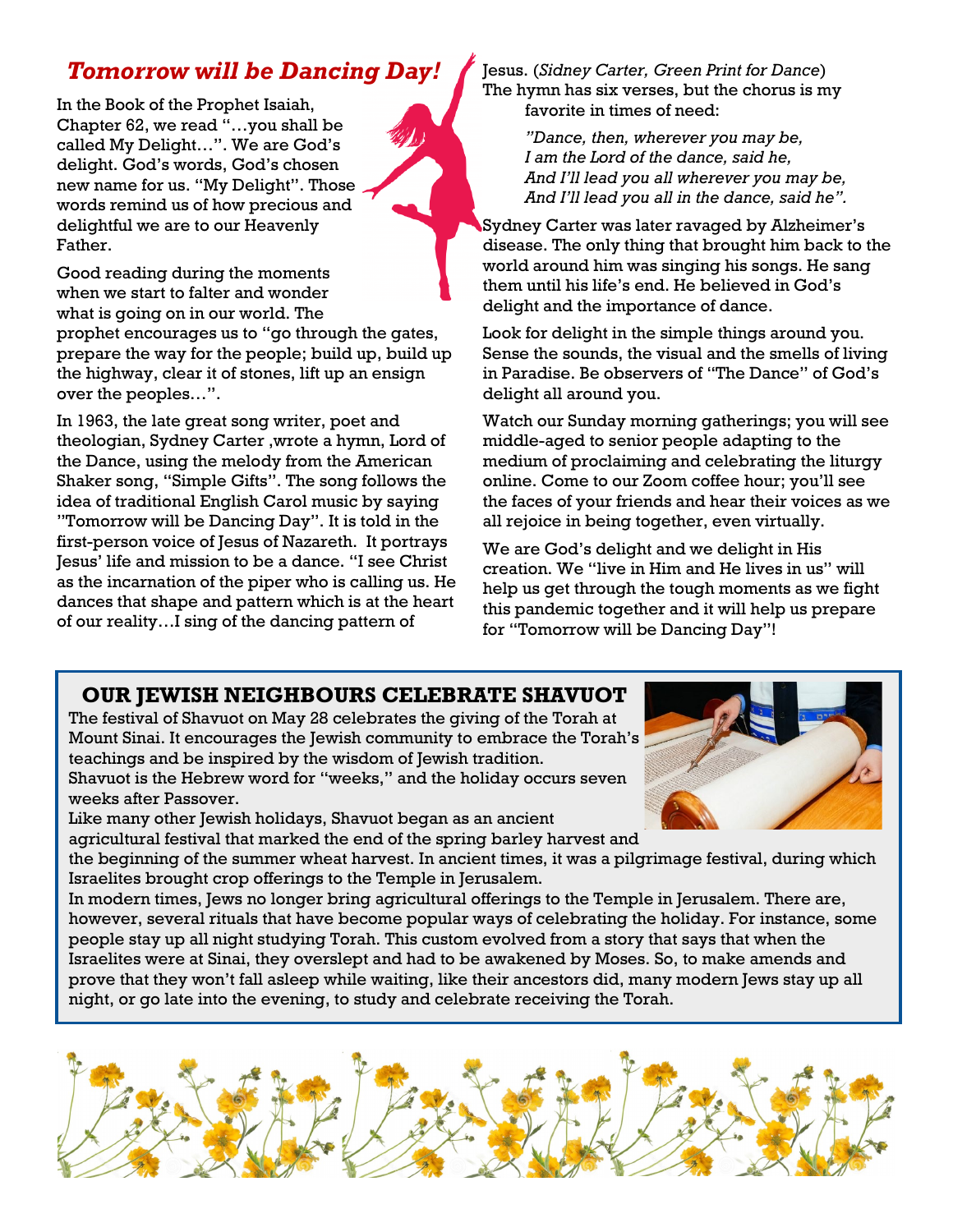### MARY ANSWERS GOD'S CALL

Sunday, which is the Day of Pentecost, is also the feast day of the Visitation of the Blessed Virgin Mary. This commemorates Mary's visit to her cousin Elizabeth as told in the gospel of Luke. Elizabeth is also pregnant, and their meeting gives rise to Mary's song we call "The Magnificat."



Scripture does not tell us where Elizabeth lived, other than "the hill country … a city of Judah." Scholars think Hebron was likely. I have seen pictures of Mary beginning her journey, skipping like an excited school girl up a grassy green hillside. There are not a lot of grassy

hills between Nazareth and Hebron. There is about eighty miles of dusty rocky desert. There were thieves and robbers in those hills. This was not a school girl jaunt. This was an arduous (remember, she was pregnant) and dangerous trip, which would have taken many days of walking to accomplish.

And yet, when the Spirit said "Go", she went. When the Angel said she would bear a son, she said "Yes."

When Joseph said, "Marry me", she said "Yes." And so we honour this young woman. She listened. She believed. She was obedient to God's call. She bore a boychild and named him Jesus. And the world has never been the same.

**CHRIST CHURCH SCARBOROUGH 155 Markham Road 416-261-4169 M1M 3A1 office@christchurchscarborough.com Website**:**www.christchurchscarborough.com**

> **ALL SERVICES AND MEETINGS CANCELLED UNTIL FURTHER NOTICE**

# **snapshots**



The Feast of Pentecost is the birthday of the church. Bring a cupcake with a candle on top to our Zoom coffee hour at one o'clock! And wear red (the Holy Spirit's colour) when you gather round the screen.

A note from our friend Rev. Claire Goodrich-Dyer wishes us well. She is on the e-list for *Connections*, so she keeps up with what's happening in our corner of the world.

Our new sign is installed, and it's  $*$ a beautiful sight to see. Moving notices, bright colours, - sending the message that the church



building might be closed temporarily, but we're still very much alive!

June 1 is Global Day for Parents, who have



been seeing a lot more of their children than usual in the past few months. Makes you really appreciate teachers, doesn't it?

### *Please pray for these members of our faith community and their families*

**Anne S Annet K Beverly B Christina & Joshua Corinne P David M Deb A Ebun D Euphrasia Felicia, Lucia, Sam Florence S**

**Hector B James Y Jenille L Joan N Ken K Margo P Philip I Sherri-Ann & Ron Viggy M William I**

*and for all those affected by COVID-19*